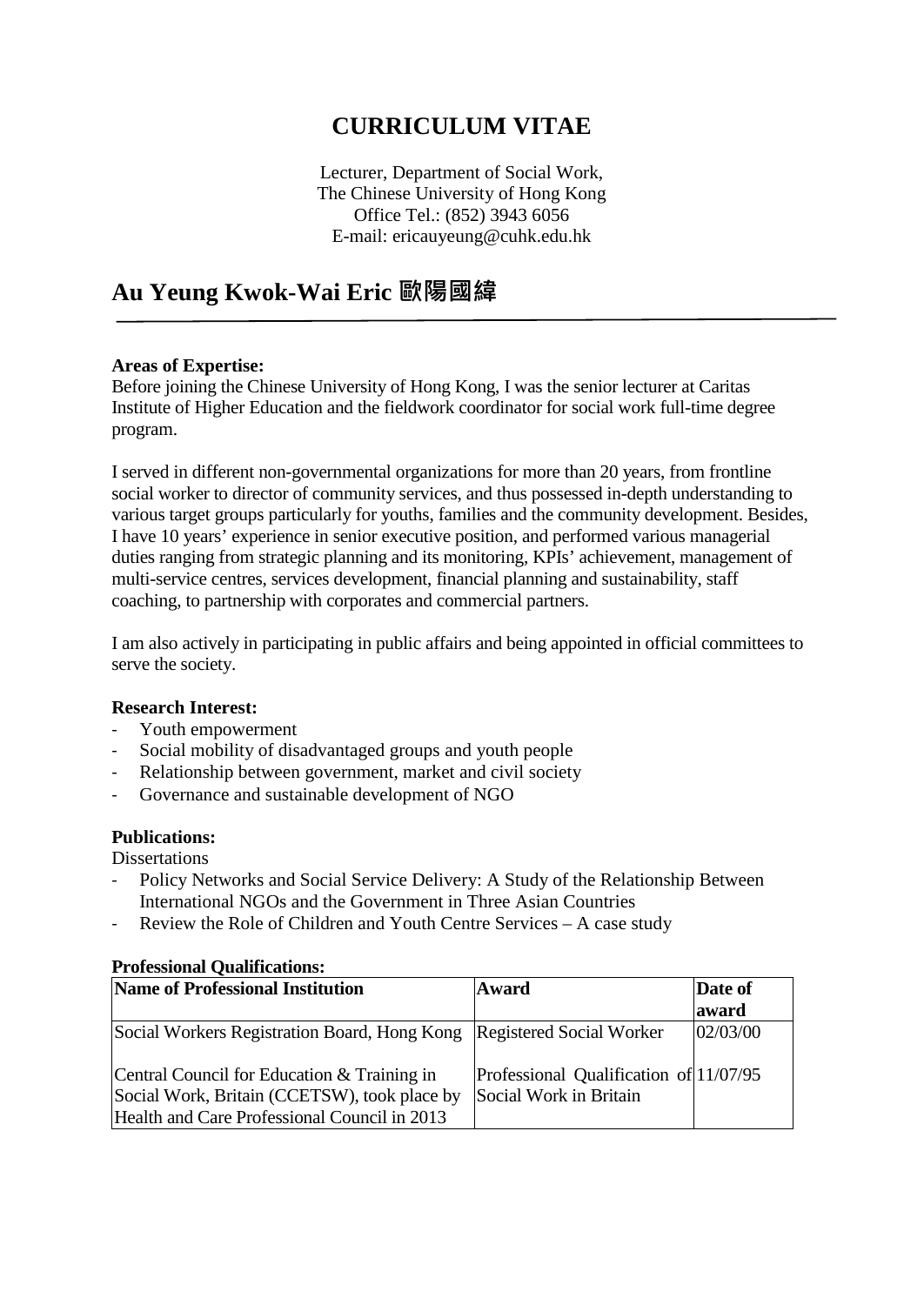| <b>Education:</b>             |                                                                                        |                                                                                      |                                     |
|-------------------------------|----------------------------------------------------------------------------------------|--------------------------------------------------------------------------------------|-------------------------------------|
| <b>Date</b>                   | <b>School, College or University</b>                                                   | <b>Qualification Obtained</b>                                                        | Date of                             |
| (month / year)                | <b>Attended</b>                                                                        |                                                                                      | Award                               |
| Oct 2013 -                    | The University of Hong Kong                                                            | Doctoral Degree of                                                                   | Sep 2018                            |
| <b>June 2018</b>              | (Part-time)                                                                            | <b>Public Administration</b>                                                         |                                     |
| Apr 2015                      | Chinese Academy of<br>Governance Graduate School                                       | Certificate, Asia-China Public<br>Affairs and Administration                         | Apr 2015                            |
| May 2013 -<br>Dec 2013        | Hong Kong Social Workers<br>Association                                                | Certificate, Psychiatry for<br><b>Social Worker</b>                                  | Dec 2013                            |
| Feb 2013                      | Hong Kong Council of Social<br>Services Institute                                      | Certificate, Basic Financial<br>Management for Non-financial<br>Professionals of NGO | Feb 2013                            |
| May 2012 -<br>June 2012       | Institute of Chinese Culture,<br>Beijing                                               | Certificate, Understanding the<br><b>National Circumstances</b>                      | June 2012                           |
| Feb 2011                      | Hong Kong Council of Social<br>Services Institute                                      | Certificate, Strategic Planning<br>for NGOs                                          | Feb 2011                            |
| Feb 2003-<br><b>May 2003</b>  | The Hong Kong Polytechnic<br>University, Educational<br>Development Centre (Part-time) | Certificate, Introduction to<br><b>University Teaching</b>                           | <b>May 2003</b>                     |
| Oct 1997 -<br><b>Jul 2000</b> | The University of Hong Kong<br>$Yr.1 - Yr.3$ (Part-time)                               | Master's Degree in Social<br>Work                                                    | <b>Nov 2000</b>                     |
| Sept 1994 -<br>Jul 1995       | University of Hertfordshire<br>Yr. 3 (Full-time)                                       | BA (Hons) Social Work with<br>Diploma in Social Work                                 | Jul 1995<br>(degree $&$<br>diploma) |
| Sept 1989 -<br>Jul 1993       | Hong Kong Shue Yan College<br>$Yr. 1 - Yr. 4$ (Full-time)                              | Diploma in Social Work                                                               | Jul 1993                            |

### **Work Experience:**

| From / To  | Name of             | <b>Nature of Duties</b>                                                                                                                                                                                                                                                             |
|------------|---------------------|-------------------------------------------------------------------------------------------------------------------------------------------------------------------------------------------------------------------------------------------------------------------------------------|
|            | <b>Organization</b> |                                                                                                                                                                                                                                                                                     |
| Aug 2021 - | Chinese             | <b>Lecturer cum Fieldwork Coordinator of Master of</b>                                                                                                                                                                                                                              |
| <b>Now</b> | University of       | <b>Social Sciences in Social Work (PT)</b>                                                                                                                                                                                                                                          |
|            | Hong Kong           | Teaching subjects of social policy and planning,<br>Macro Social Work Theories and Practice,<br>Integrated Practice III and Social Service Planning,<br>Program Development and Evaluation<br>Planning and coordinating the fieldwork for part-<br>time students of master's degree |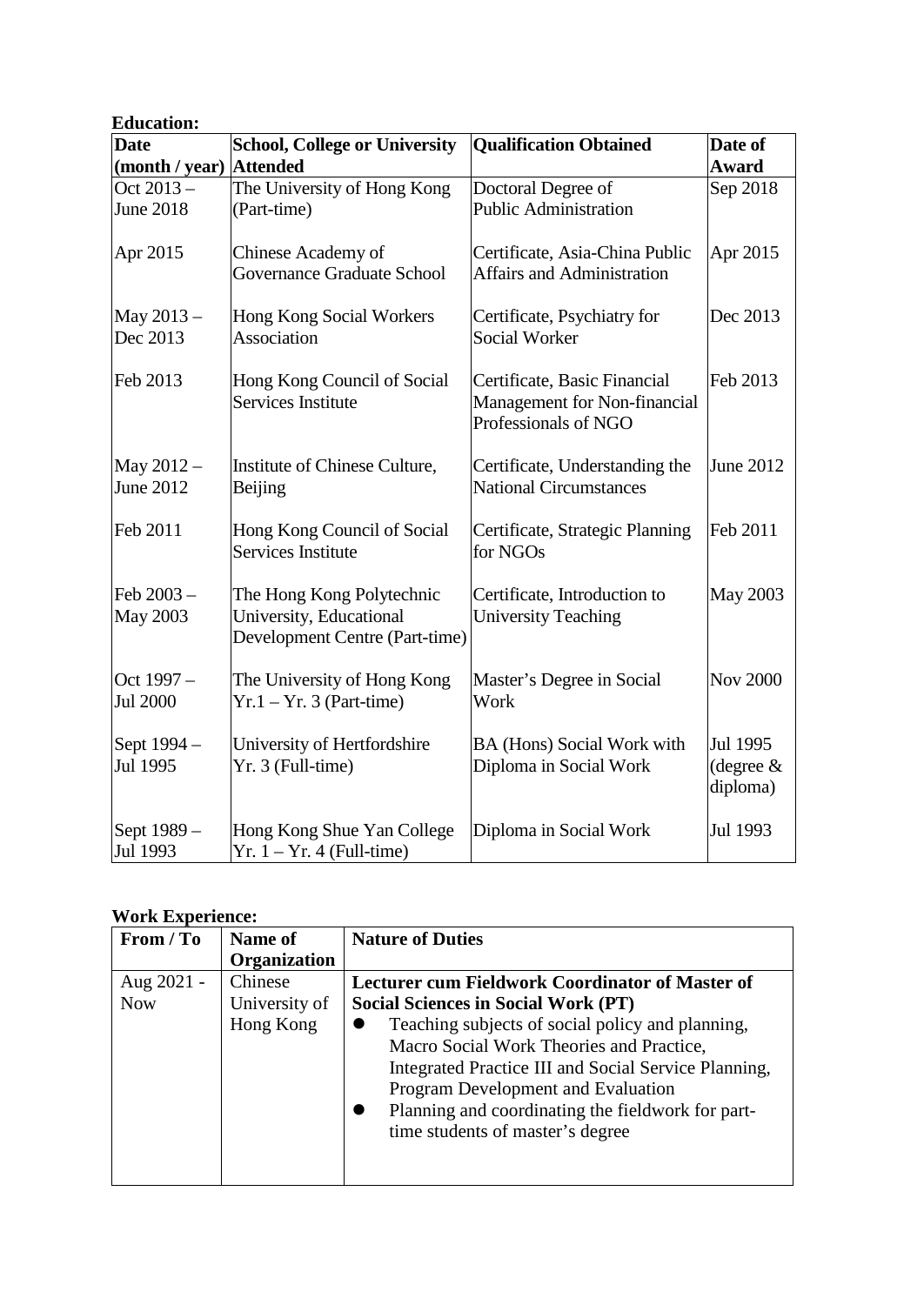| Aug $2020 -$<br>Aug 2021 | Caritas<br>Institute of<br>Higher<br>Education                    | <b>Senior Lecturer and Fieldwork Coordinator of</b><br><b>Bachelor of Social Sciences (Honours)</b><br>Teaching subjects of case work, self-understanding<br>laboratory, practical skills laboratory for case work<br>and community work, Introduction to Psychology,<br>Social Policy and Advocacy, Adventure-based<br>counselling<br>Planning and coordinating the fieldwork for full-<br>time degree students<br>Leading programs and activities for students |
|--------------------------|-------------------------------------------------------------------|------------------------------------------------------------------------------------------------------------------------------------------------------------------------------------------------------------------------------------------------------------------------------------------------------------------------------------------------------------------------------------------------------------------------------------------------------------------|
| Aug 1996 -<br>Apr 2020   | YMCA of<br>Hong Kong                                              | <b>Director of Community Services and Programs</b><br>Responsible for the overall management and<br>development of the social services branch,<br>representing the Association in regular committee<br>meeting with government departments, serving as<br>school advisor for 4 Kindergartens and College of<br><b>Continuing Education</b>                                                                                                                       |
| Aug 2006 -<br>Aug 2011   | Hong Kong<br><b>Baptist</b><br>University                         | Lecturer and fieldwork instructor (PT)<br>Teaching the subjects "Psychology and Human<br>Development", "Introduction to Social Work<br>Practice"<br>Supervising the placement students of BSW and<br>MSW programs                                                                                                                                                                                                                                                |
| June 2001 -<br>Aug 2006  | The Hong<br>Kong<br>Polytechnic<br>University                     | <b>Fieldwork instructor (PT)</b><br>Supervising the placement students of Dip. SW and<br><b>BSW</b> programs                                                                                                                                                                                                                                                                                                                                                     |
| Oct 2003 -<br>Jun 2004   | The Open<br>University of<br>Hong Kong                            | <b>Course Instructor (PT)</b><br>Teaching the subject "Communication / Counselling<br>Skills"                                                                                                                                                                                                                                                                                                                                                                    |
| Nov 1995 -<br>June 1996  | <b>HK</b><br>Playground<br>Association<br>Choi Ha<br>C & Y Centre | <b>Social Work Assistant</b><br>Rendering individual counselling, leading volunteer<br>groups and developmental groups, organizing school<br>programmes, assisting in centre daily operations                                                                                                                                                                                                                                                                    |
| June 1993 -<br>Sep 1994  | <b>TWGHs</b><br>Tai Tung Pui<br>C & Y Centre                      | <b>Social Work Assistant</b><br>Rendering individual counselling, leading volunteer<br>groups, organizing school and mass programmes,<br>providing tutorial services, assisting in centre daily<br>operations                                                                                                                                                                                                                                                    |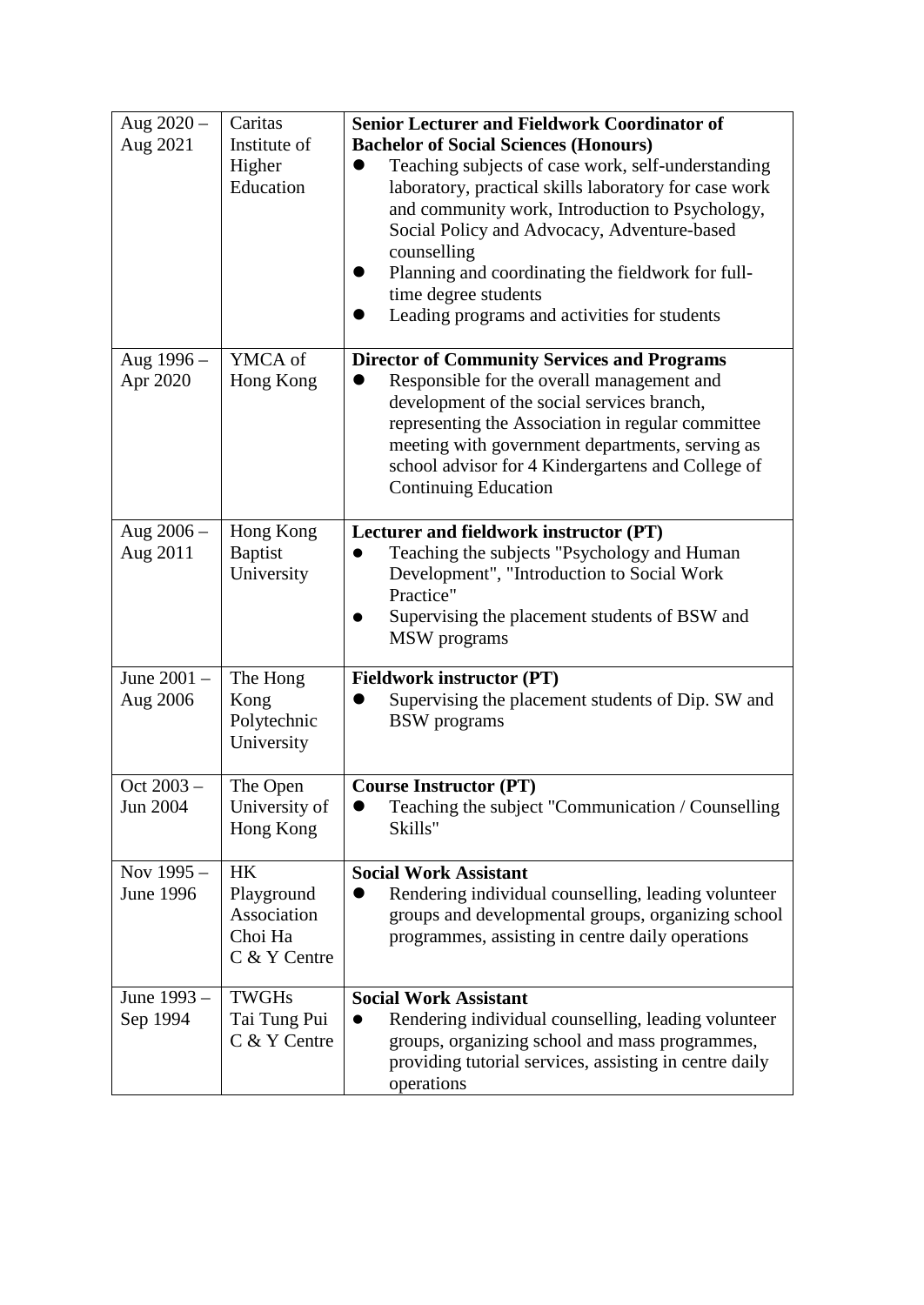| From     | Tо       | <b>Name of Institute and Organization</b>                        | Role                      |
|----------|----------|------------------------------------------------------------------|---------------------------|
| Mth./Yr. | Mth./Yr. |                                                                  |                           |
| 2011     | 2015     | Social Work Department,                                          | <b>Voluntary Lecturer</b> |
|          |          | The University of Hong Kong                                      |                           |
| 2009     | 2011     | Dongguan Da Zhong Social Services Centre                         | <b>Trainer</b>            |
| 2008     | 2010     | <b>Shenzhen Pangxing Social Services Centre</b>                  | Trainer                   |
| 2008     | 2009     | Social Work Department, Shenzhen University   Voluntary Lecturer |                           |

### **Consultancies, Invited Talks and Professional Experience:**

## **Community Service and Engagements:**

| <b>From</b>      | To               | <b>Name of Department / Association /</b>     | Role                     |
|------------------|------------------|-----------------------------------------------|--------------------------|
|                  |                  | <b>Committee</b>                              |                          |
| Mth./Yr.         | Mth./Yr.         |                                               |                          |
| Apr 2016         | <b>Now</b>       | Yau Tsim Mong Areas Committee (South)         | Committee                |
| Apr 2015         | <b>Now</b>       | WoFoo Community Social Networking-            | Committee                |
|                  |                  | steering committee                            |                          |
| Apr 2016         | <b>Mar 2021</b>  | Yau Tsim Mong Youth Committee                 | Committee                |
|                  |                  | Vetting committee for the Year and summer     | Chairman                 |
|                  |                  | youth project funding                         |                          |
| Apr 2015         | Mar 2019         | Sham Shui Po Social Welfare Department        | Convenor                 |
|                  |                  | Fortune movement                              |                          |
| Apr 2011         | Mar 2017         | Sham Shui Po Home Affairs Department          | Committee                |
|                  |                  | <b>Fight Crime Committee</b>                  |                          |
| Apr 2009         | Mar 2014         | Sham Shui Po Home Affairs Department          | Committee                |
|                  |                  | <b>Civic Education Committee</b>              |                          |
| Aug 2010         | <b>July 2016</b> | Sham Shui Po Social Welfare Department        | Committee                |
|                  |                  | Children and Youth Committee                  |                          |
| Apr 2009         | Mar 2016         | Sham Shui Po District Council                 | Convenor of              |
|                  |                  | <b>Poverty Concerning Group</b>               | <b>Ethnic Minorities</b> |
|                  |                  |                                               | working group            |
| <b>Jun 2001</b>  | Mar 2021         | The Hong Kong Association for Senior Citizens | Advisor                  |
| Jul 2005         | Apr 2021         | Hong Kong Scout 1357 <sup>th</sup>            | Scout Leader             |
| Feb 2009         | <b>Nov 2013</b>  | Hong Kong Council of Social Service           | Committee                |
|                  |                  | Family and Community Service Committee        |                          |
| <b>Jul 2008</b>  | Jul 2012         | Sham Shui Po Home Affairs Department          | Member                   |
|                  |                  | Public Affairs Focus Group                    |                          |
| Apr 2008         | <b>Mar 2012</b>  | Sham Shui Po Home Affairs Department          | Committee                |
|                  |                  | New Arrival Liaison Committee                 |                          |
| Jan 2000         | Jan 2002         | Sham Shui Po District Council                 | Member                   |
|                  |                  | New Arrivals and Youth Working Group          |                          |
| <b>Mar 2008</b>  | Apr 2009         | Sham Shui Po District Council                 | Member                   |
|                  |                  | Family and Ethnic Minorities Working Group    |                          |
| <b>June 2006</b> | <b>May 2008</b>  | Sham Shui Po Social Welfare Department        | Committee                |
|                  |                  | <b>Volunteer Services Committee</b>           |                          |
| Apr 2003         | <b>Mar 2009</b>  | Sham Shui Po Home Affairs Department          | Committee                |
|                  |                  | <b>Fire Prevention Committee</b>              |                          |
| 2007             | 2011             | Tung Chung Novotel Citygate and Wan Chai      | Advisor                  |
|                  |                  | Novotel Century, Earth Check Group            |                          |